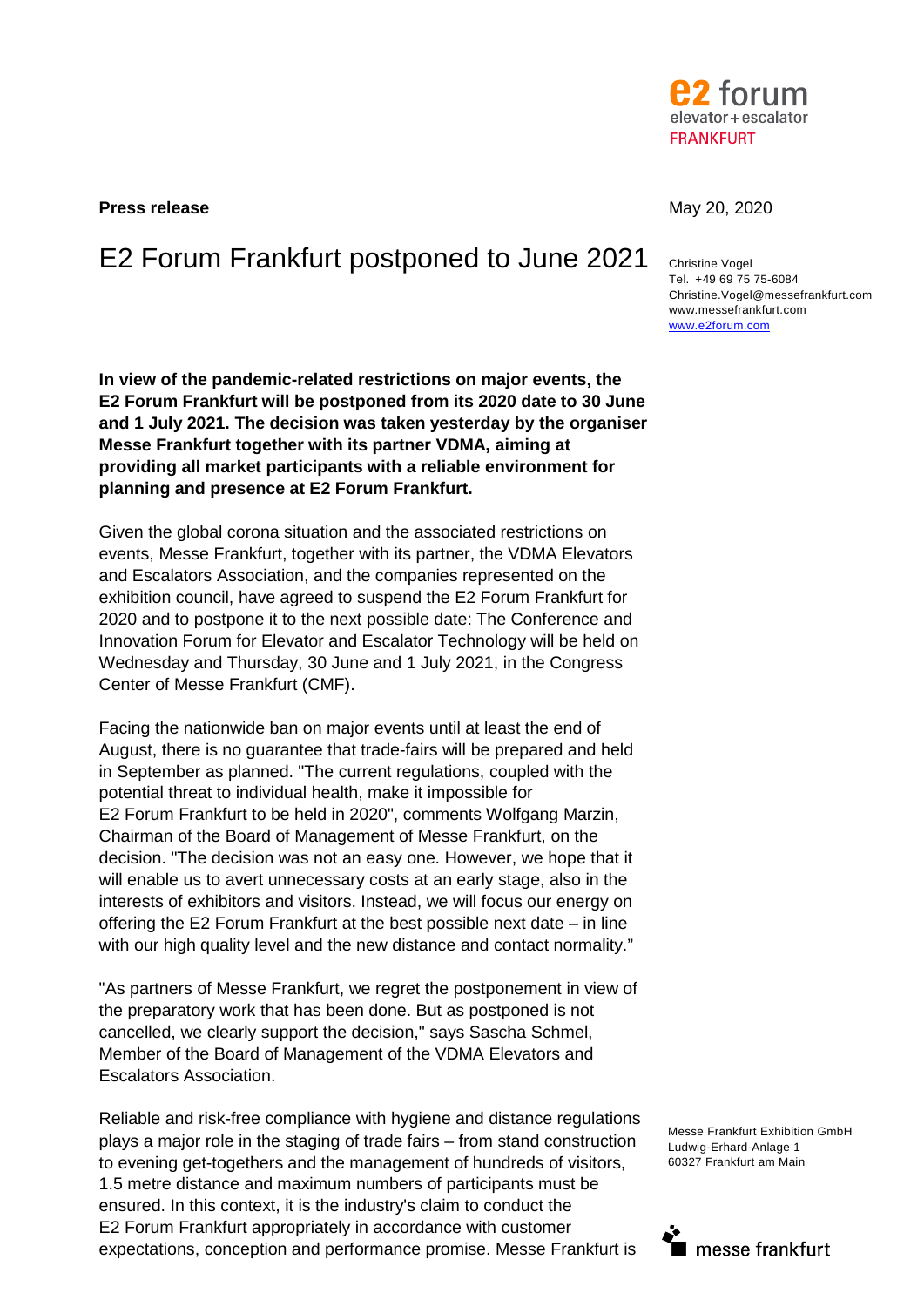currently unable to guarantee this claim. "As important as the E2 Forum Frankfurt is as a network platform, the challenge of limiting the corona pandemic and its consequences is central to this year 2020: Health comes first. Now is the time to catch your breath and return to Frankfurt with renewed vigour in June 2021," says Albert Schenk, Chairman of the Board of Management of VDMA Elevators and Escalators Association.

The innovation forum and conference is the platform for the crossindustry expert dialogue between industry, building planning and the real estate industry on the vertical-horizontal transport in buildings and quarters of the future. At its premiere in autumn 2018, around 420 visitors from industry, building planning, building services engineering and management took part in E2 Forum Frankfurt with its prominent participants. For the second event, which has now been suspended, the major international full-range suppliers as well as renowned elevator and component manufacturers, start-ups and service providers had already announced their intention to exhibit. "We would like to thank all exhibitors for this trust and are confident that, on this good basis, we will create a second E2 Forum Frankfurt in 2021 that is at least as successful as the premiere," said Marzin, commenting on the restart of the planning.

The costs for visitor tickets already purchased for 2020 will be reimbursed. All ticket buyers will be contacted by e-mail in the coming days.

+++ The second E2 Forum Frankfurt will take place on 30 June and 1 July 2021 in Frankfurt am Main. +++

# **Press releases & images:**

www.e2forum.com/press

**On the internet:**  www.e2forum.com www.twitter.com/e2forum; @e2forum #e2forum www.e2Forum.it, www.ieeexpo.com, www.building-technologies.messefrankfurt.com

## **Background information about the Elevators and Escalators Division of the VDMA**

The Elevators and Escalators Division of the VDMA *(Association of German Machine and Plant Manufacturers)* represents approx. 90 percent of the German market for lifts, escalators and moving pavements. There are currently 750,000 elevator systems installed in Germany, of which some 640,000 are for carrying people. For escalators, the current figure is around 36,000 installed units. Turnover in the sector, which employs approximately 17,000 people, amounts to more than two billion euros. Further information is available at: https://auf.vdma.org

## **Background information on Messe Frankfurt**

Messe Frankfurt is the world's largest trade fair, congress and event organiser with its own exhibition grounds. With more than 2,600\* employees at 30 locations, the company generates annual sales of around €733\* million. We have close ties with our industry sectors and serve

E2 Forum Frankfurt Innovation forum for elevator & escalator technologies Frankfurt am Main, June 30 + July 1, 2021